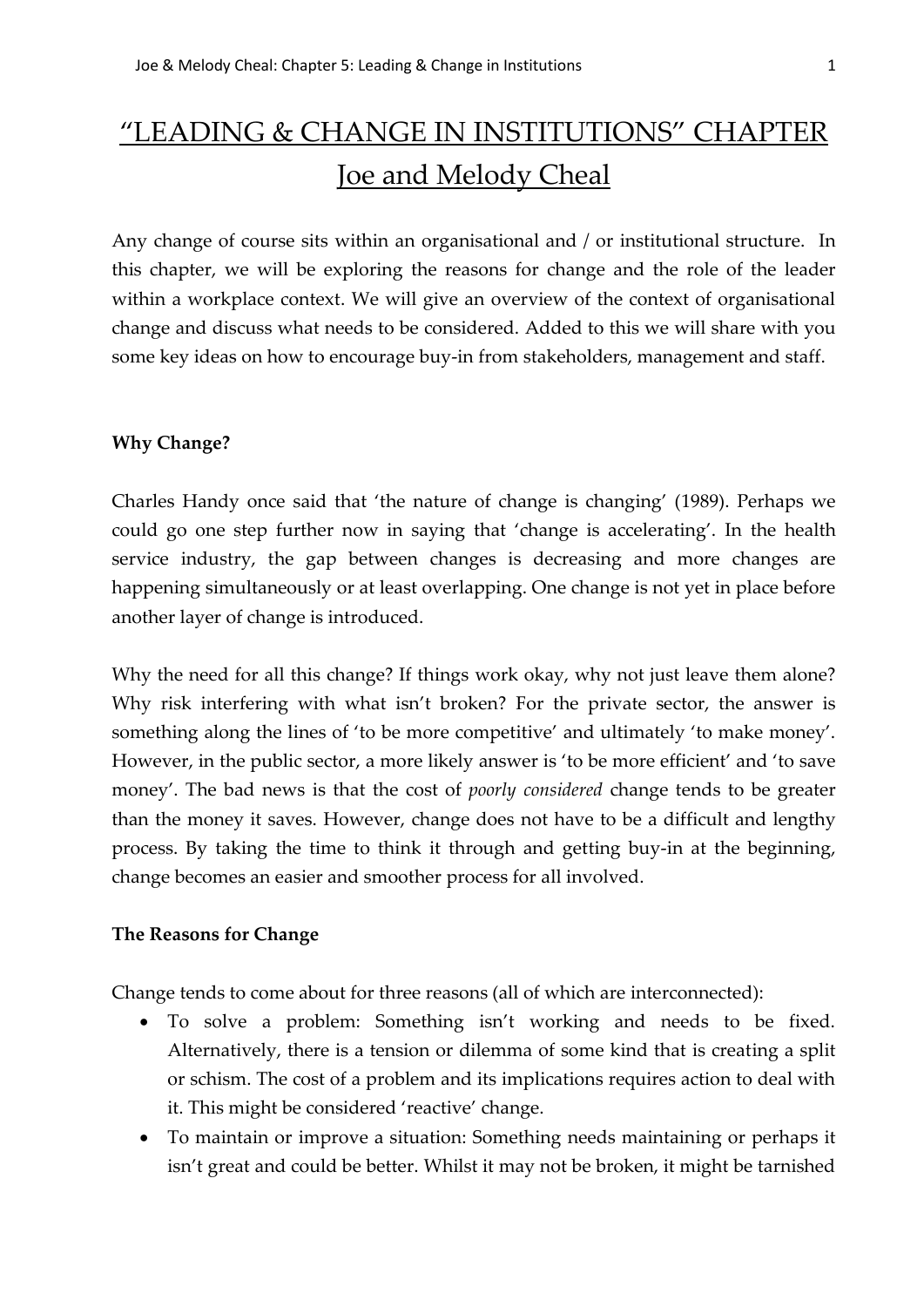in some way. Alternatively there is a need to keep up with the environment (e.g. Government policies, advances in technology, increases in standard of living). This might be considered 'responsive' change.

 To achieve a goal: There is an opportunity to be leading edge, to become the first to do something, to pioneer, to be at the top or to be number one. This might be considered 'proactive change'.

The first reason for change (i.e. to solve a problem) is usually the easiest to sell because it is more visible and affecting the system/people 'now'. However, it is about maintaining a status quo with *how things have been*. It does not necessarily account for the changing environment. We may well change to fix a problem, but this brings us back to where we were before.

The second reason for change (i.e. to improve a situation) is a tougher sell because it is harder to see the immediate impact on the system/people. This type of change is about maintaining a status quo with *how things are now*. With a focus on the need for evidence in healthcare, research and compelling data will often be required. Sometimes we need to keep moving just to stay still! Of course, if this kind of situation is left unchecked, it will probably manifest as an overt problem and then you are back to the first reason for change.

The third reason for change (i.e. to achieve a goal) is the toughest sell because it is about getting ahead of the environment. This type of change is about maintaining the status quo with *how things will be*. There usually needs to be a clear and visionary leader who is able to demonstrate evidence of how new initiatives are working. The benefits here need to be outstanding because the cost of pioneering is usually expensive and potentially risky. If a hospital invests in 'experimental' research or equipment, there is a risk that that research will amount to nothing or the equipment will not deliver. In addition, tomorrow's knowledge and technology will be history once tomorrow passes.

In essence, as a leader, you will need to seek to stay current with responsive change (which will prevent some problems) and fix problems as they occur (reactive change). Regularly review the current state and the potential future, and then where necessary and possible, pioneer (proactive change). Of course, you will need to avoid making changes just for the sake of changing... there needs to be a reason and purpose for investing in change.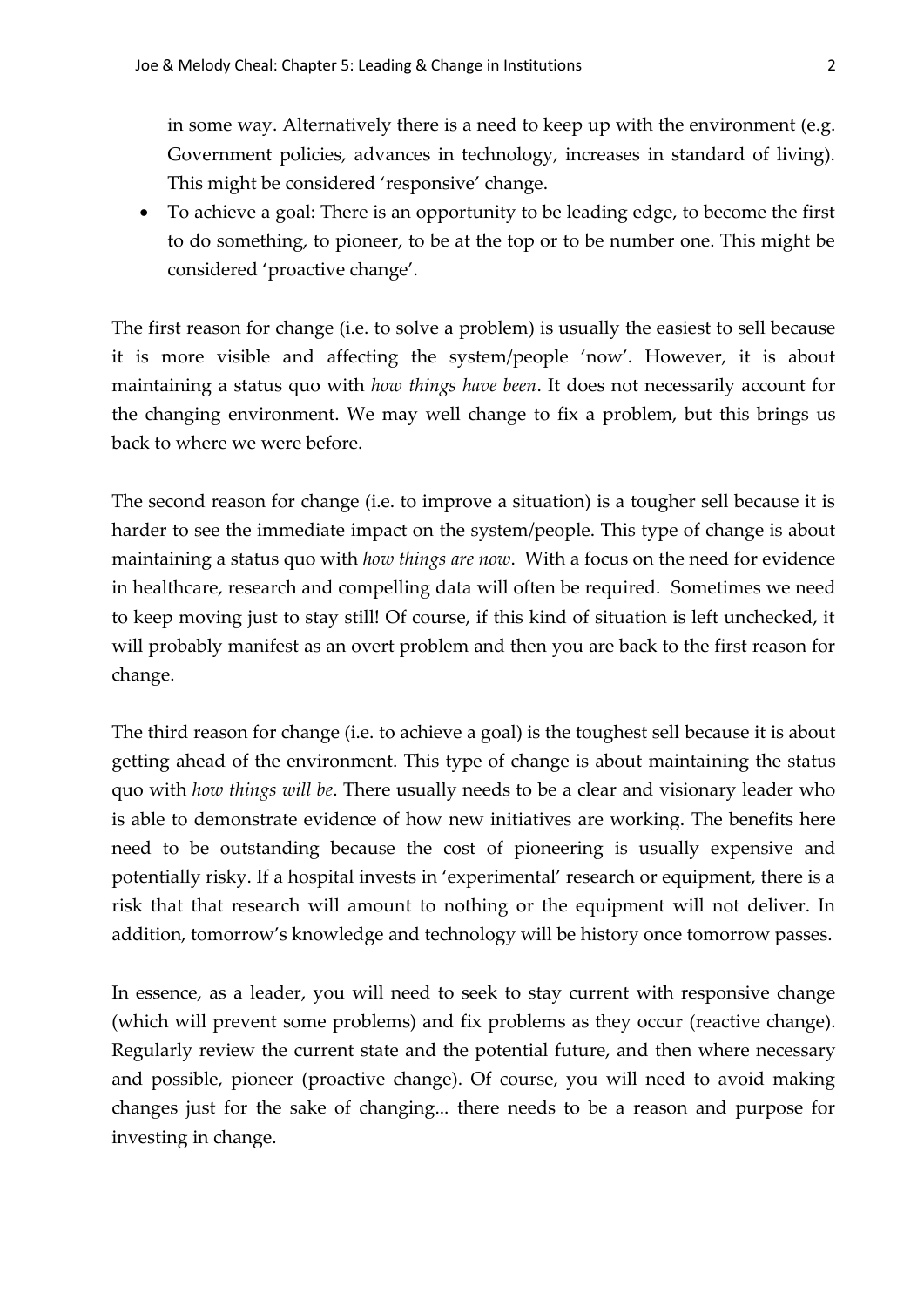A recent NHS report (Neath 2009, p26) suggests that: "The most powerful change themes often have their origin in a dilemma." This is where there is a belief that the organisation can do **either** one thing **or** another. The change is then designed to allow the organisation to achieve **both** one thing **and** the other. Moving from 'either/or' polarities, dilemmas and tensions to 'both/and' solutions is proving to be an essential shift in the cultural mindset of all organisations that intend to survive and thrive through the ever increasing paradoxes of the current working world (Cheal 2012).

## Reflection:

Think of a recent change in your organisation. What sort of change was it? What evidence existed for the need for change? How effective was the change once implemented?

## **The Role of a Leader in Organisational Change**

As a leader, you may find yourself in different roles (or a combination of) in connection with a change initiative:

- Leading Change: This is where the change is initiated and driven by you and hence comes *from* you.
- Managing Change: This is where the change is implemented by you and hence comes *through* you. This might be a change you yourself have initiated or more usually it is delegated from 'above' and you are required to 'make it happen' (whether you like it or not!) This would also include shared leadership structures where you are in the role of selling and communicating the change to others in the organisation.
- Facilitating Change: This is where the change is supported by you and you are working *with* others to help them implement the change. This is the classic role of Organisational Development and HR consultants (in-house or external) where they are helping with the process but not necessarily delivering it themselves.

## **The Context of a Change: The Big Picture**

Every change will take place within a context or a 'frame'. At the start of any change initiative, it is important to establish the scope, for example:

• Who has initiated the change?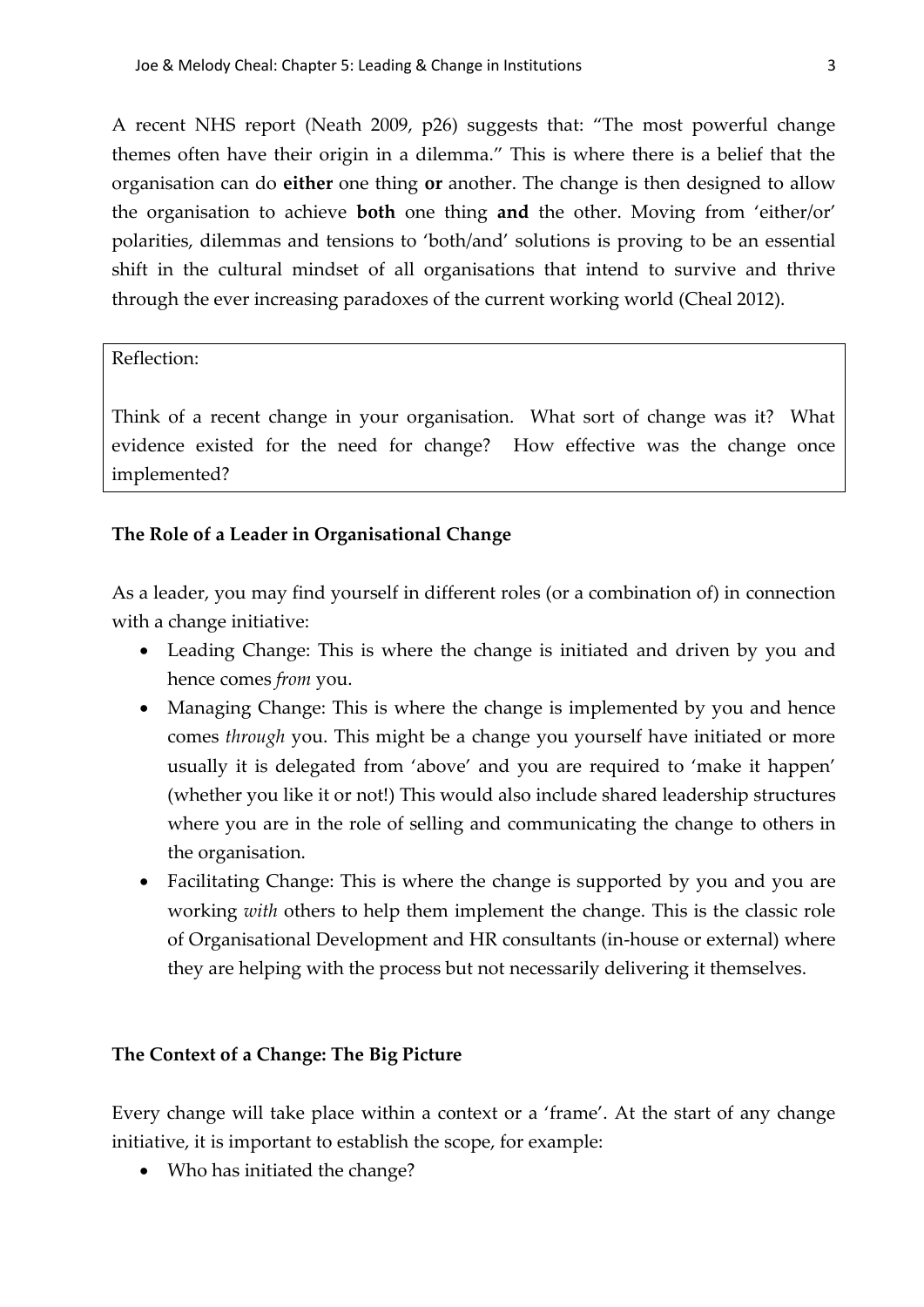- Who are the stakeholders?
- Who is likely to be resistant and who is supportive?
- What are the boundaries?
- What is being delivered and what is *not* being delivered?
- What is changing and what is *not* changing?
- What is the change dependent on and what is dependent on it?
- What resources do you have?
- What restrictions are in place (e.g. policies, politics)?
- What are some of the forces for and against the change?

When considering the scope of the change within the organisation, a useful model to work with is the McKinsey 7S model (Peters & Waterman 1990). This model breaks an organisation down into seven components:

- 1. Systems: Including procedures, policies and IT systems.
- 2. Structure: How the organisation is divided up, e.g. departments and levels.
- 3. Strategy: Including plans, goals, targets and mission.
- 4. Shared Values: What is important to the organisation and the people, i.e. culture.
- 5. Skills: What does the organisation do? What skills do people have?
- 6. Staff: Who are the people? How many? How are they treated? Morale?
- 7. Style: The style of leadership and management, e.g. autocratic, supportive etc.

The value of the model is in recognising that each of the components has a relationship with every one of the others. If you change one component, there will be a ripple effect through some of the others (and in this sense, the model is 'systemic'). For example, if you update Systems, you will also need to update the Skills, otherwise you will have demoralised Staff.

When initiating change, it is useful to establish:

- What specifically is changing in each of the components (*from* what *to* what)?
- How might each of the components impact on the change (positively and negatively)?
- How might the change impact on each of the components (positively and negatively)?
- What, if any, tensions exist between the components currently?
- What, if any, tensions might the change create between the components?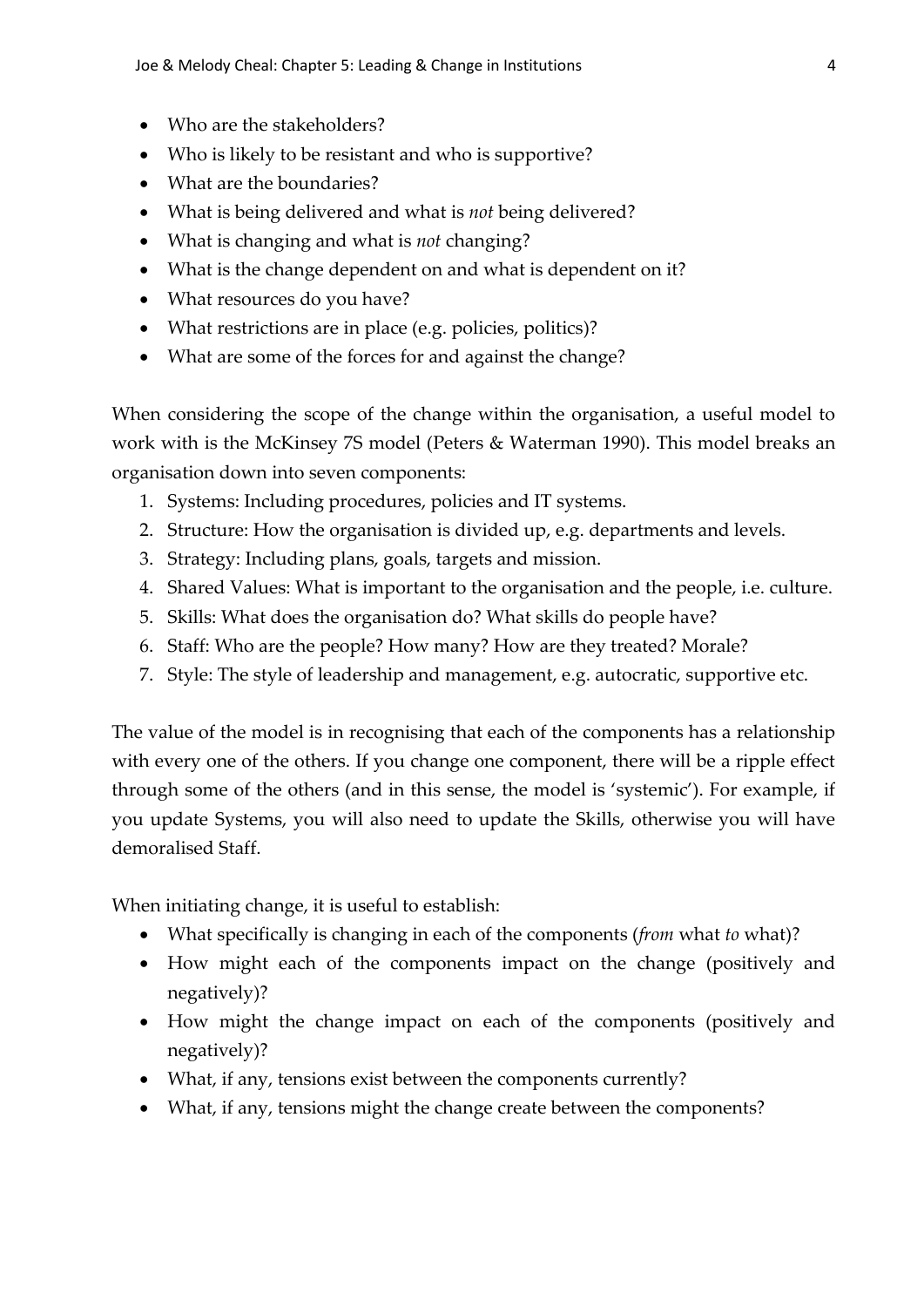By understanding the 7Ss and exploring these questions, you are going to align your change with the way the organisation works. If your change is congruent with the 7Ss of the organisation, you have a greater chance of success.

## *Using the 7S Model to Handle Uncertainty*

In the health service industry now, leaders have to get used to uncertainty, learning how to handle and embrace it. When layers of change are introduced into an already complex and dynamic environment (like the health service industry), the results can become genuinely unpredictable. Where chaos and uncertainty are a given, new initiatives can often bring about 'unintended consequences' (Merton 1996). It therefore benefits any leader of change to familiarise themselves with the nature of systemic thinking (see chapter Y).

For our purposes here systemic thinking would mean understanding and exploring the potential 'ecology' (i.e. 'ripple effects') of a change to predict and hopefully prevent some of the otherwise unintended consequences. You can use the 7S model to consider the ecology of your change by asking for each of the Ss: "What would happen if we did implement this change?" and "What would happen if we didn't implement change?"

## Reflection:

For a change you are planning in your organisation, use the 75 model and these two questions to explore your context in more depth. What new insight did this give you? What will you do differently as a result of that insight?

## **The Psychology of Change: How to Gain Buy-In**

In the same NHS report (Neath 2009, p4) mentioned above, it was suggested that: "70% of change programmes fail and 70% of those that fail do so because cultural barriers impede successful implementation." The 'cultural barriers' were measured by "management behaviour not supportive of change" and "employees resistant to change".

In the initiation, planning and implementation phases of change, there is a need to build and maintain buy-in from various parties, particularly stakeholders, colleagues, management and staff. From observation, it is apparent that some leaders try to 'project manage' their way through change. Whilst project management is essential, it is usually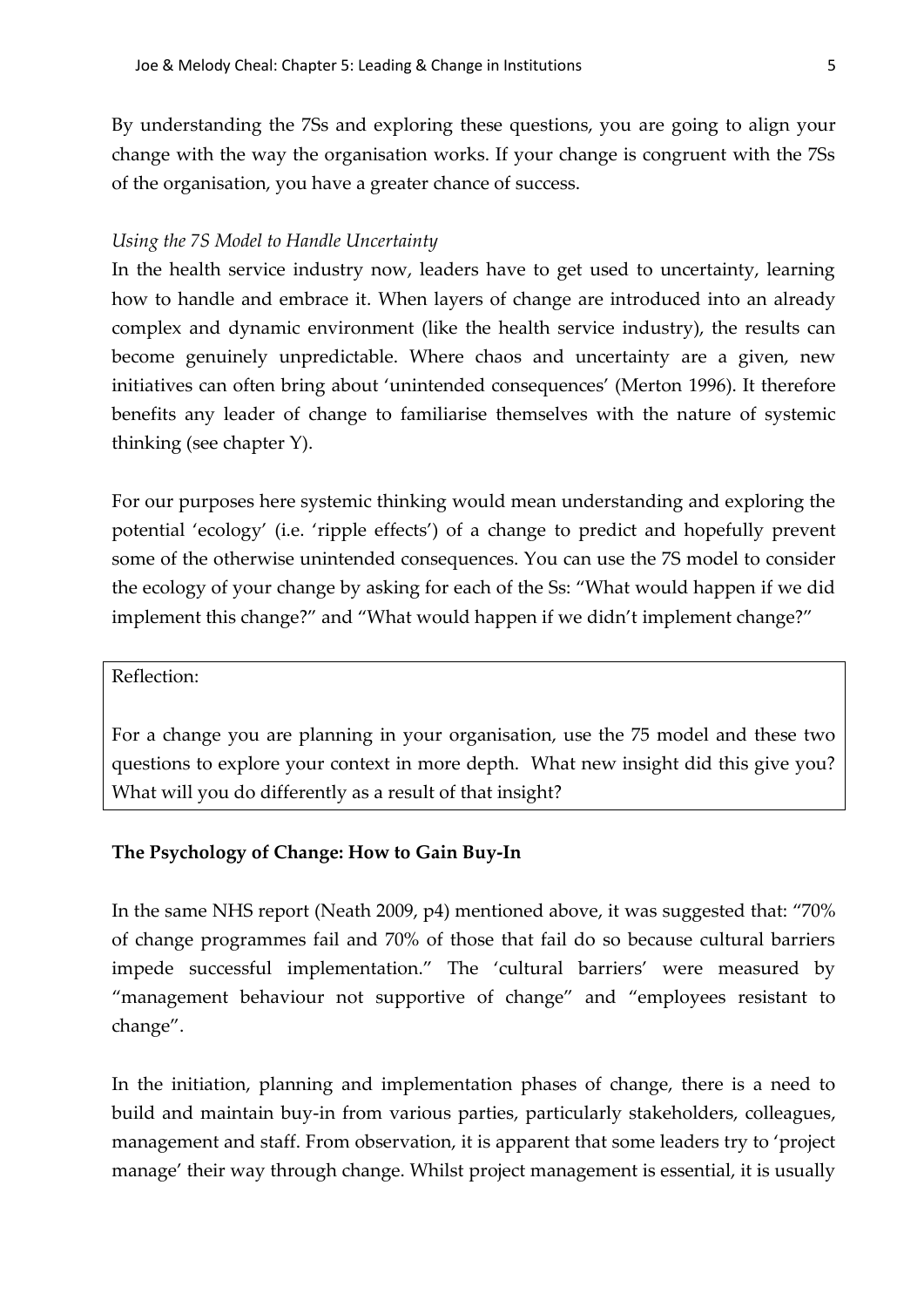not enough. The difference between change management and project management is the additional attention that needs to be given to people engagement. Linking back to the 7S model, there is a correlation between project management and the 'hard Ss' (systems, strategy and structure), and then between change management and the 'soft Ss' (shared values, staff, skills and style). Consider an office move. It is possible to treat the move as a project and manage it as such. However, if you don't take the feelings of the staff into account or involve them in the process, you may find yourself spending much of your time and budget handling disengaged staff, 'people issues' and increased staff turnover rather than managing the technicalities of the office move!

#### *1) Buy-in from stakeholders and collaborators*

Stakeholders will tend to be those who could affect the change, those who are affected by the change or a combination of both. For any change you are leading, draw up a list of stakeholders (or stakeholder groups) and then ask yourself:

- How much power does each stakeholder have?
- How positive are they about the change?
- What is their intention in the change?

It is worth investing time in relationship building with anyone who has power over your change initiative in order to get them on board. These stakeholders are sometimes known affectionately as 'spanner-holders' because they have the potential to throw a spanner in the works! However, if they are engaged and bought in to your change, they also have the ability to help you by tightening or loosening things up.

One way to engage a stakeholder at the early stages is to ask what we call the 'involve' question. After pitching the need for the change, ask them for some input/advice, starting your request with something like: "*If you were involved in this change*..." (e.g. "*If you were involved in this change*... how would you X?" or "...who would be good to speak to about Y?" or "...what would we need to consider about Z?") Not only is asking for their input/advice useful, but if they answer your question, they have also psychologically bought into the idea of the change. You can then utilise their suggestions (or the spirit of their suggestions) and let them know you have done this. Now, they know their idea has been incorporated and they are less likely to throw a spanner in the works... People don't tend to reject their own ideas!

Depending on who the stakeholder is, you may also need to 'contract' with them, i.e. set some basic agreements about roles and expectations. What do you need from them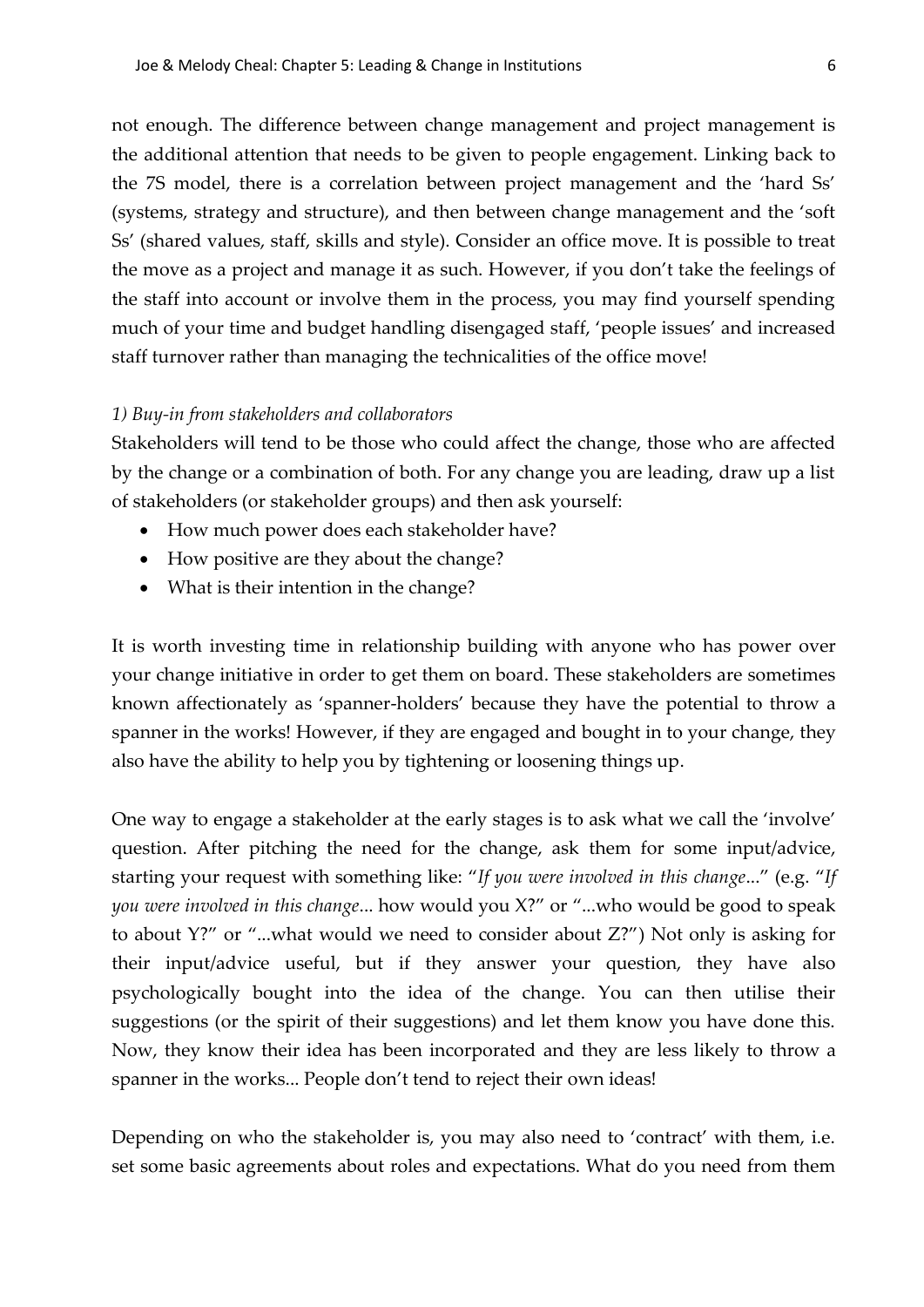and what do they need from you? How will you communicate with them? How much collaboration and involvement do you want from them and how much are they able to give?

The issue of contracting is also essential when working in collaboration with others. When setting up a collaborative style partnership, we recommend you use the following as areas for agreement:

- What is the objective and purpose of the change? Is there a deadline?
- What is the ultimate deliverable of the change? How will things be different?
- What is negotiable and what is not?
- How will you know you have achieved the objective? How will others know? Is it measurable?
- What are the needs and desires of all parties? What would be considered a "win" for each party?
- How do you want to work together?
- How will you make decisions?
- How much time, budget and resources are available (or are parties willing to commit)?
- Are there any other expectations?
- What other outside influences could help/hinder the partnership/change?

Sometimes you will be working with people who want an alternative approach or outcome to that which you are proposing. If this is the case, seek to find out what it is they are attracted to and what the benefits are. By combining their benefits with the benefits of your own approach/outcome, is there a 'third way' solution that meets the positives of both sides? By adopting a 'win/win' stance, you have a better chance of working through conflicting positions and turning a potential issue into an opportunity for a better solution.

## Reflection:

Think of a change that was resisted. What was the intention of the stakeholders resisting the change? What change (if any) did they want to see and what '3rd way' options might have been possible to offer a different route to getting needs met?

## *2) Buy-in from staff and management*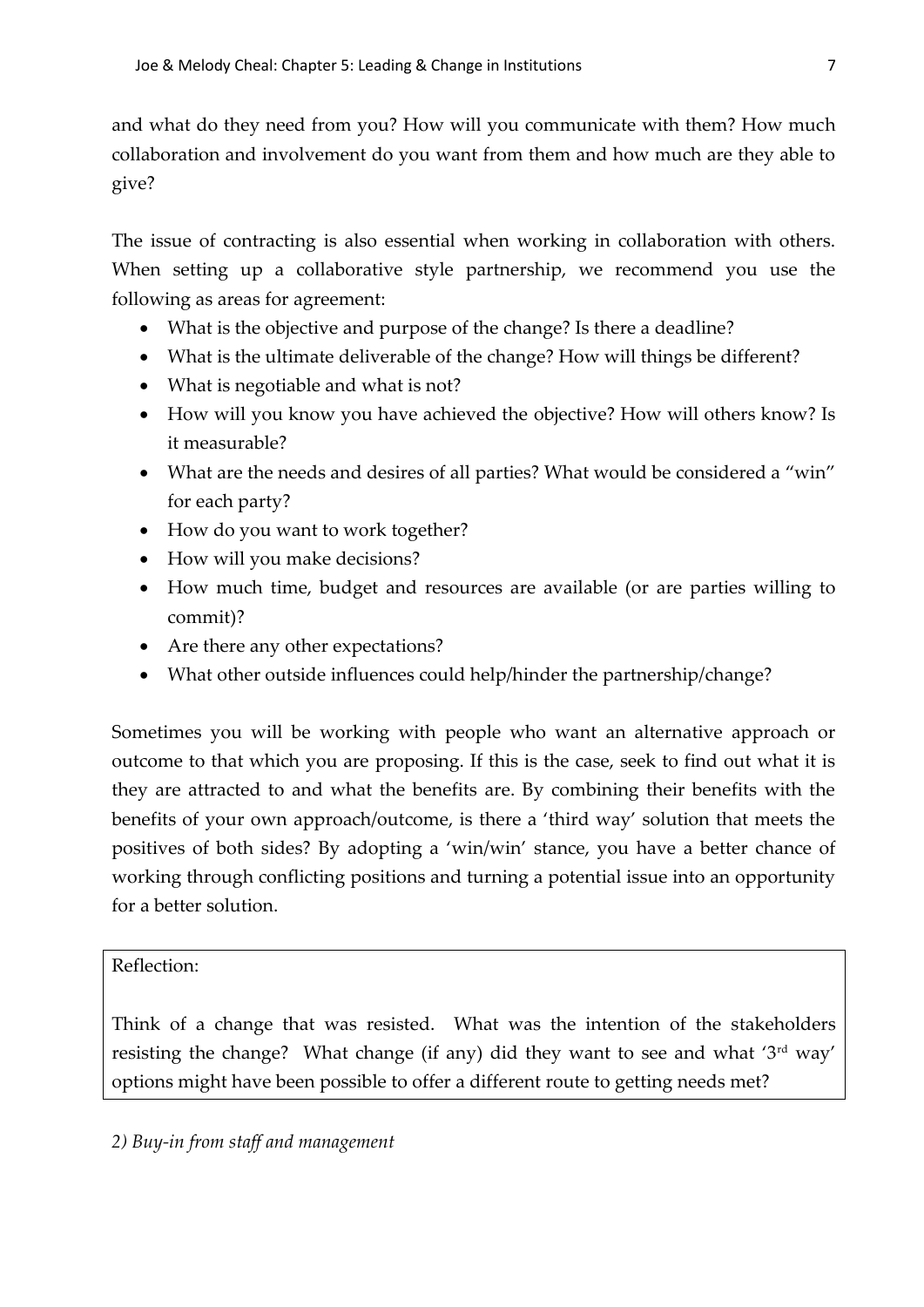As well as stakeholders and collaborators, how do you encourage staff and management engagement? The simplest way to look at how human beings are influenced (e.g. to make a decision or to act in a certain way) is to imagine a seesaw in their mind(s). On one side of the seesaw is resistance and on the other side is motivation. If the collective resistance to change outweighs the motivation then the change will be extremely challenging and time consuming. At worst it may not be sustained or it may even fail.

When considering resistance, some people might resist the content of the change (i.e. the 'what') and some people might resist the process (i.e. the 'how'). Even if they do not resist the change itself, they may resist the feeling of *being changed* particularly when they have a lack of input and perceived control. In addition, no matter how positive a change is, there is also likely to be some degree of loss. In this sense, resistance is often caused by the *fear of losing* something (e.g. security, control, status, knowledge, power, variety or working with people they like).

It is useful to draw up a list of what people's resistance might be to the change and then use that list as a basis to draw up a list of motivators for change. Remember, the motivators have to be applicable to them, not just to the organisation. For example, if the change means working in new teams and you have identified that a resistance might be working with people they don't know, make it clear that they will still be working with some of their current colleague (if true) and that there will be some opportunities to meet and work (or socialise) with their new colleagues before the change takes place. Of course it is important to avoid making promises that cannot be kept as this will simply create another level of resistance.

In addition, you can help to counter the resistance by (a) removing some of it and (b) outweighing some of it with motivators. Ultimately, by understanding the resistance and using that to inform *how* you present, motivate and implement the change you will tend to experience a smoother transition.

Some people don't see the need for change and are happy with the way things are now. In this instance, you may need to 'pace and lead' them. This means starting from their position and leading it to where you need to go. The first step is to create a sense of dissatisfaction with the current situation (e.g. start by talking about the current situation and what is not working). Then present the vision (i.e. the future outcome of how things could be along with the benefits of this outcome to the people and to the